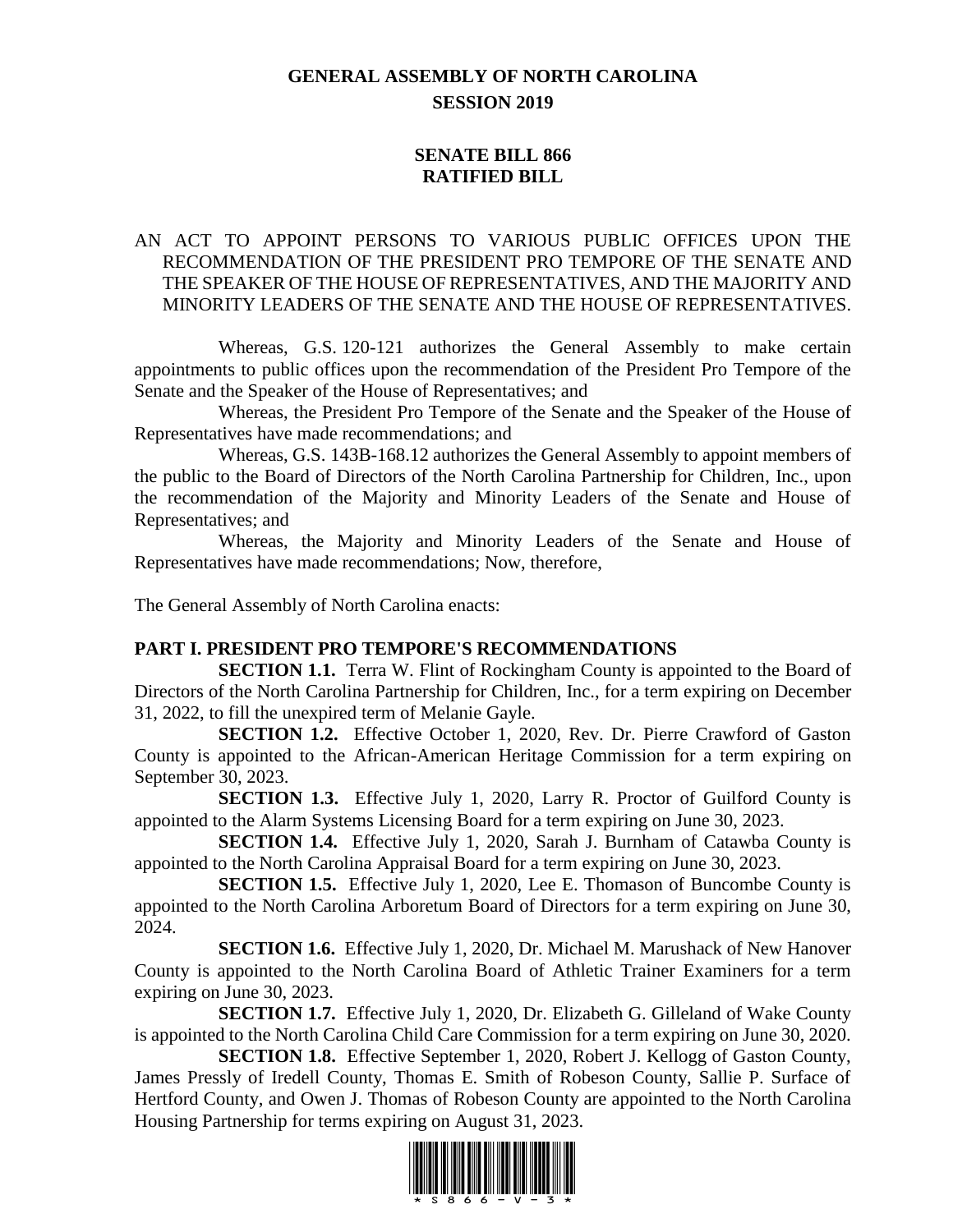**SECTION 1.9.** Effective September 1, 2020, Lauren M. Genesky of Wake County, Patrick C. Miller of Greene County, Randall Penfield of Guilford County, Dr. Christopher G. Blanton of Watauga County, and Dr. Hank Weddington of Catawba County are appointed to the North Carolina Professional Educator Preparation and Standards Commission for terms expiring on August 31, 2022.

**SECTION 1.10.** Effective August 1, 2020, Lucinda S. Chandler of Mecklenburg County is appointed to the North Carolina Real Estate Commission for a term expiring on July 31, 2023.

**SECTION 1.11.** Effective July 1, 2020, Joan Sutton of Mecklenburg County is appointed to the North Carolina Recreational Therapy Licensure Board for a term expiring on June 30, 2023.

**SECTION 1.12.** Effective July 1, 2020, Leila R. Goodwin of Wake County and Edward Goscicki of Union County are appointed to the North Carolina State Water Infrastructure Authority for terms expiring on June 30, 2022.

**SECTION 1.13.** Effective January 1, 2021, Victor Riley of Wake County is appointed to the State Board of Proprietary Schools for a term expiring on December 30, 2026.

**SECTION 1.14.** Effective November 1, 2020, Constance H. Rose of Dare County is appointed to the Board of Directors of the Roanoke Island Historical Association, Inc., for a term expiring on September 30, 2023.

**SECTION 1.15.** Effective July 1, 2020, Margaret Currin of Wake County, Jeffrey T. Hyde of Guilford County, and Jeanette K. Doran of Wake County are appointed to the Rules Review Commission for terms expiring on June 30, 2022.

**SECTION 1.16.** Effective July 1, 2020, Todd C. Muench of Orange County and Christopher E. Deal of Pender County are appointed to the Well Contractors Certification Commission for terms expiring on June 30, 2023.

**SECTION 1.17.** Effective July 1, 2020, Walter H. James of Rockingham County is appointed to the North Carolina On-Site Wastewater Contractors and Inspectors Certification Board for a term expiring on July 1, 2023.

**SECTION 1.18.** Effective July 1, 2020, Patricia E. Pitts of Mecklenburg County is appointed to the North Carolina Board of Dietetics/Nutrition for a term expiring on June 30, 2023.

**SECTION 1.19.** Effective January 1, 2021, Dr. Clarence G. Newsome of Mecklenburg County is appointed to the State Ethics Commission for a term expiring on December 31, 2024.

**SECTION 1.20.** Effective July 1, 2020, Cory S. Causby of Haywood County and Julie L. Hart of Henderson County are appointed to the North Carolina Center for the Advancement of Teaching Board of Trustees for terms expiring on June 30, 2024.

**SECTION 1.21.** Effective September 1, 2020, Sheriff Larry M. Pierce of Wayne County, Christine F. Strader of Rockingham County, Sarah M. Kirkman of Iredell County, and Bryan S. Miller of Caswell County are appointed to the Domestic Violence Commission for terms expiring on August 31, 2022.

**SECTION 1.22.** Effective July 1, 2020, Dean C. Hilton of Bladen County and Theodore Westmoreland of Cleveland County are appointed to the Rural Infrastructure Authority for terms expiring on June 30, 2023.

**SECTION 1.23.** Effective October 1, 2020, Owen D. Andrews of Craven County is appointed to the Outdoor Heritage Advisory Council for a term expiring on September 30, 2024.

**SECTION 1.24.(a)** Brian T. Drew of Wake County is appointed to the 911 Board for a term expiring on December 31, 2020, to fill the unexpired term of Amy T. Ward.

**SECTION 1.24.(b)** Effective January 1, 2021, Chief Jeffrey H. Ledford of Cleveland County is appointed to the 911 Board for a term expiring on December 31, 2024.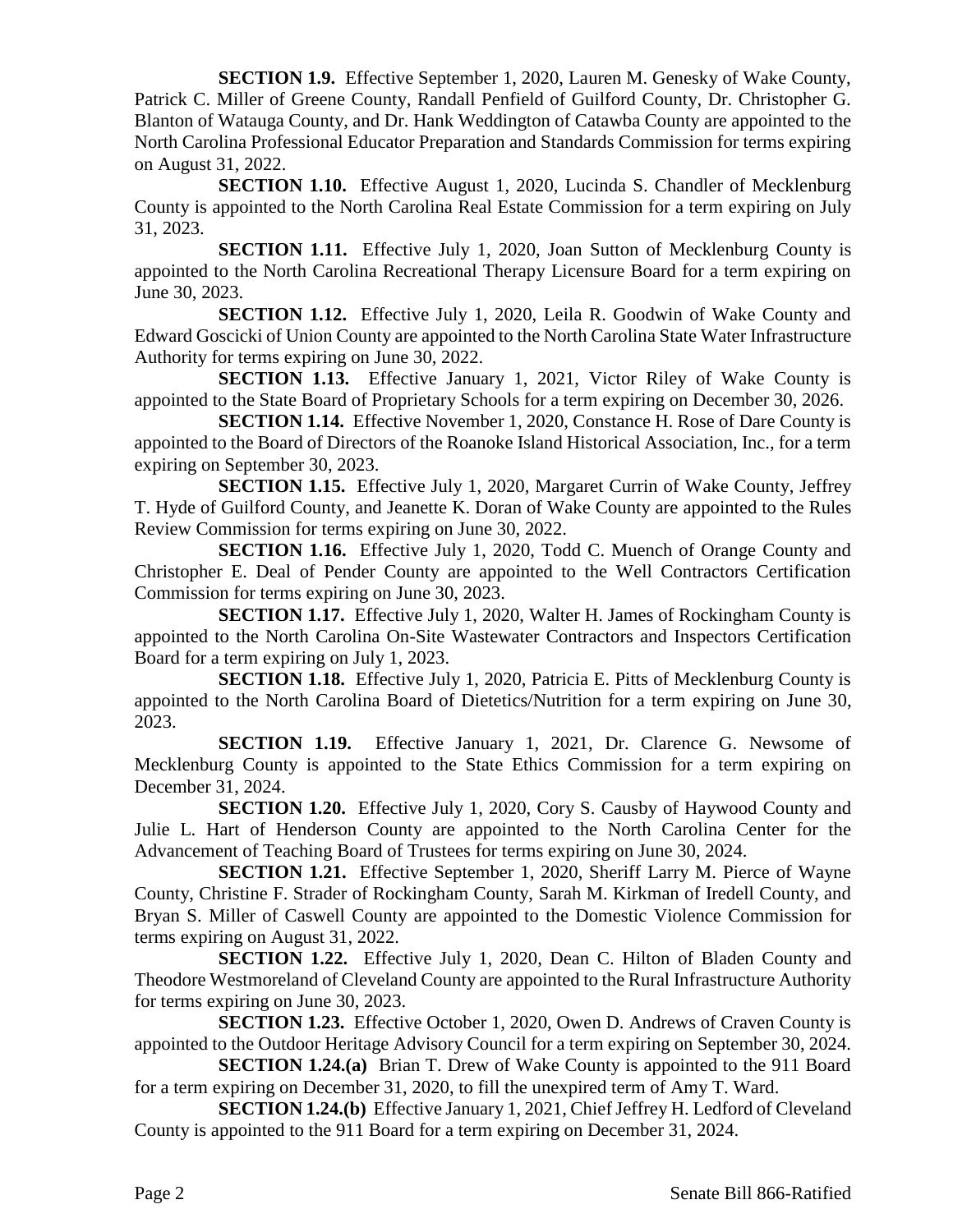**SECTION 1.25.** Effective September 1, 2020, Bryan F. Jones of Burke County is appointed to the Commission on Indigent Defense Services for a term expiring on August 31, 2024.

**SECTION 1.26.** Effective January 1, 2021, Dianne M. Layden of Perquimans County is appointed to the North Carolina Board of Nursing for a term expiring on December 31, 2024.

**SECTION 1.27.** Effective July 1, 2020, Michael Daniels of Pitt County and Nyi N. Mint of Orange County are appointed to the North Carolina Addictions Specialist Professional Practice Board for terms expiring on June 30, 2023.

**SECTION 1.28.** Effective October 1, 2020, Zachary Bolen of Wake County is appointed to the Dispute Resolution Commission for a term expiring on September 30, 2023.

**SECTION 1.29.** Effective July 1, 2020, Kimberly Turk of Durham County and Valory K. Hicks of Wake County are appointed to the North Carolina Board of Massage and Bodywork Therapy for terms expiring on June 30, 2023.

**SECTION 1.30.** Effective January 1, 2021, Craig Schauer of Wake County is appointed to the State Judicial Council for a term expiring on December 31, 2024.

**SECTION 1.31.** George G. Hoyle of Guilford County is appointed to the University of North Carolina Greensboro Board of Trustees for a term expiring on June 30, 2021.

**SECTION 1.32.** Kyle Petty of Mecklenburg County is appointed to the University of North Carolina School of the Arts Board of Trustees for a term expiring on June 30, 2021.

**SECTION 1.33.** Effective July 1, 2020, Stephanie R. Deaver of Guilford County and Dr. Sy A. Saeed of Pitt County are appointed to the Commission for Mental Health, Developmental Disabilities and Substance Abuse Services for terms expiring on June 30, 2023.

**SECTION 1.34.(a)** Holly Audette of Pasquotank County is appointed to the Disciplinary Hearing Commission of the North Carolina State Bar for a term expiring on June 30, 2021.

**SECTION 1.34.(b)** Heath Jenkins of Lincoln County is appointed to the Disciplinary Hearing Commission of the North Carolina State Bar for a term expiring on June 30, 2022.

**SECTION 1.35.** Richard B. Montague of Mitchell County is appointed to the North Carolina Institute of Medicine Board of Directors for a term expiring on December 31, 2021.

**SECTION 1.36.** Jennifer K. Morris of New Hanover County is appointed to the North Carolina Board of Electrolysis Examiners for a term expiring on December 31, 2021.

**SECTION 1.37.** Effective July 1, 2020, Robert M. Cox of Mecklenburg County and Nathan Willis of Wake County are appointed to the Umstead Act Unfair Competition Panel for terms expiring on June 30, 2024.

**SECTION 1.38.** Perry R. Safran of Wake County is appointed to the North Carolina State University Board of Trustees for a term expiring on June 30, 2023.

**SECTION 1.39.** Eric J. Bergevin of Chowan County is appointed to the North Carolina State Banking Commission for a term expiring on March 31, 2024.

**SECTION 1.40.** Kelly L. Cobb of Caswell County is appointed to the License to Give Trust Fund Commission for a term expiring on December 31, 2021.

**SECTION 1.41.** Effective January 1, 2021, Robb D. Jansen of Wake County is appointed to the North Carolina Board of Funeral Service for a term expiring on December 31, 2023.

## **PART II. SPEAKER'S RECOMMENDATIONS**

**SECTION 2.1.** Effective July 1, 2020, Laura Puckett Fout of Mecklenburg County and Dr. Lissa H. Juedemann of Henderson County are appointed to the Acupuncture Licensing Board for terms expiring on June 30, 2023.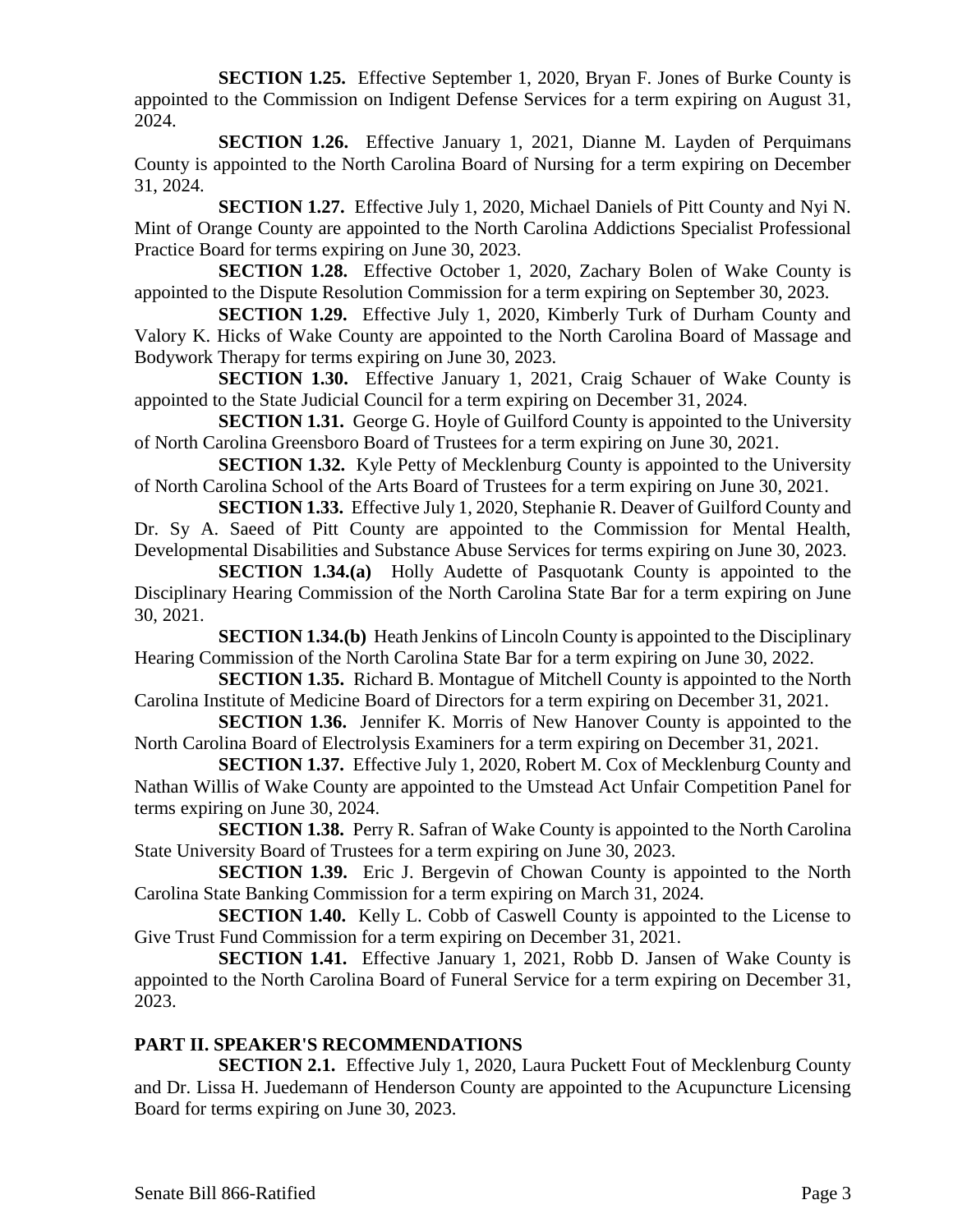**SECTION 2.2.** Effective October 1, 2020, Edward C. Robinson, II, of Durham County is appointed to the African-American Heritage Commission for a term expiring on September 30, 2023.

**SECTION 2.3.** Effective July 1, 2020, Jeffrey J. Smith of Yadkin County is appointed to the North Carolina Agricultural Finance Authority for a term expiring on July 1, 2023.

**SECTION 2.4.** Effective July 1, 2020, the Honorable Timothy Tallent of Cabarrus County and Jack C. "Cal" Morgan, III, of New Hanover County are appointed to the North Carolina Appraisal Board for terms expiring on June 30, 2023.

**SECTION 2.5.** Effective July 1, 2020, Harold T. Owen of Alamance County is appointed to the North Carolina Arboretum Board of Directors for a term expiring on June 30, 2024.

**SECTION 2.6.** Effective August 1, 2020, Travis J. Mash of Davie County, Martin H. Baker of Alamance County, and Dr. Jeffrey P. Carley of Cleveland County are appointed to the North Carolina Board of Athletic Trainer Examiners for terms expiring on July 31, 2023.

**SECTION 2.7.** Effective July 1, 2020, Robert Seligson of Wake County is appointed to the Centennial Authority for a term expiring on June 30, 2024.

**SECTION 2.8.** Effective July 1, 2020, John Zackary Everhart of Carteret County and Amelie F. Schoel of Union County are appointed to the North Carolina Child Care Commission for terms expiring on June 30, 2022.

**SECTION 2.9.** Effective July 1, 2020, Renee D. Kumor of Henderson County is appointed to the North Carolina Clean Water Management Trust Fund Board of Trustees for a term expiring on July 1, 2023.

**SECTION 2.10.** Effective July 1, 2020, William J. Turpish of Cleveland County is appointed to the Cleveland County Community College Board of Trustees for a term expiring on June 30, 2024.

**SECTION 2.11.** Effective July 1, 2020, James B. Steele of New Hanover County is appointed to the North Carolina Code Qualifications Board for a term expiring on June 30, 2024.

**SECTION 2.12.** Effective July 1, 2020, Christi C. Nicholson of Pitt County is appointed to the North Carolina Board of Dietetics/Nutrition for a term expiring on June 30, 2023.

**SECTION 2.13.** Effective September 1, 2020, Vickie S. Pait of Columbus County, Dawn L. "Kriquette" Davis of Wayne County, Sheriff Hans Miller of Onslow County, Tiffany Bell of Buncombe County, Amedia H. Vaughan-Jones of Davie County, and Sarah M. Owens of Rutherford County are appointed to the Domestic Violence Commission for terms expiring on August 31, 2022.

**SECTION 2.14.** Effective December 1, 2020, Russell L. Proctor, III, of Nash County is appointed to the Economic Investment Committee for a term expiring on November 30, 2022.

**SECTION 2.15.** Representative Hugh Blackwell of Burke County is appointed to the Education Commission of the States for a term expiring on December 31, 2021.

**SECTION 2.16.** Effective October 1, 2020, Dr. Stacey R. Watkins-Griffith of Rutherford County and Larry D. Gabriel of Johnston County are appointed to the North Carolina State Board of Examiners of Fee-Based Practicing Pastoral Counselors for terms expiring on September 30, 2024.

**SECTION 2.17.** Effective July 1, 2020, Wanda Burns-Ramsey of Johnston County is appointed to the North Carolina State Commission of Indian Affairs for a term expiring on June 30, 2022.

**SECTION 2.18.** Effective September 1, 2020, William A. "Gus" Anthony of Gaston County is appointed to the Commission on Indigent Defense Services for a term expiring on August 31, 2024.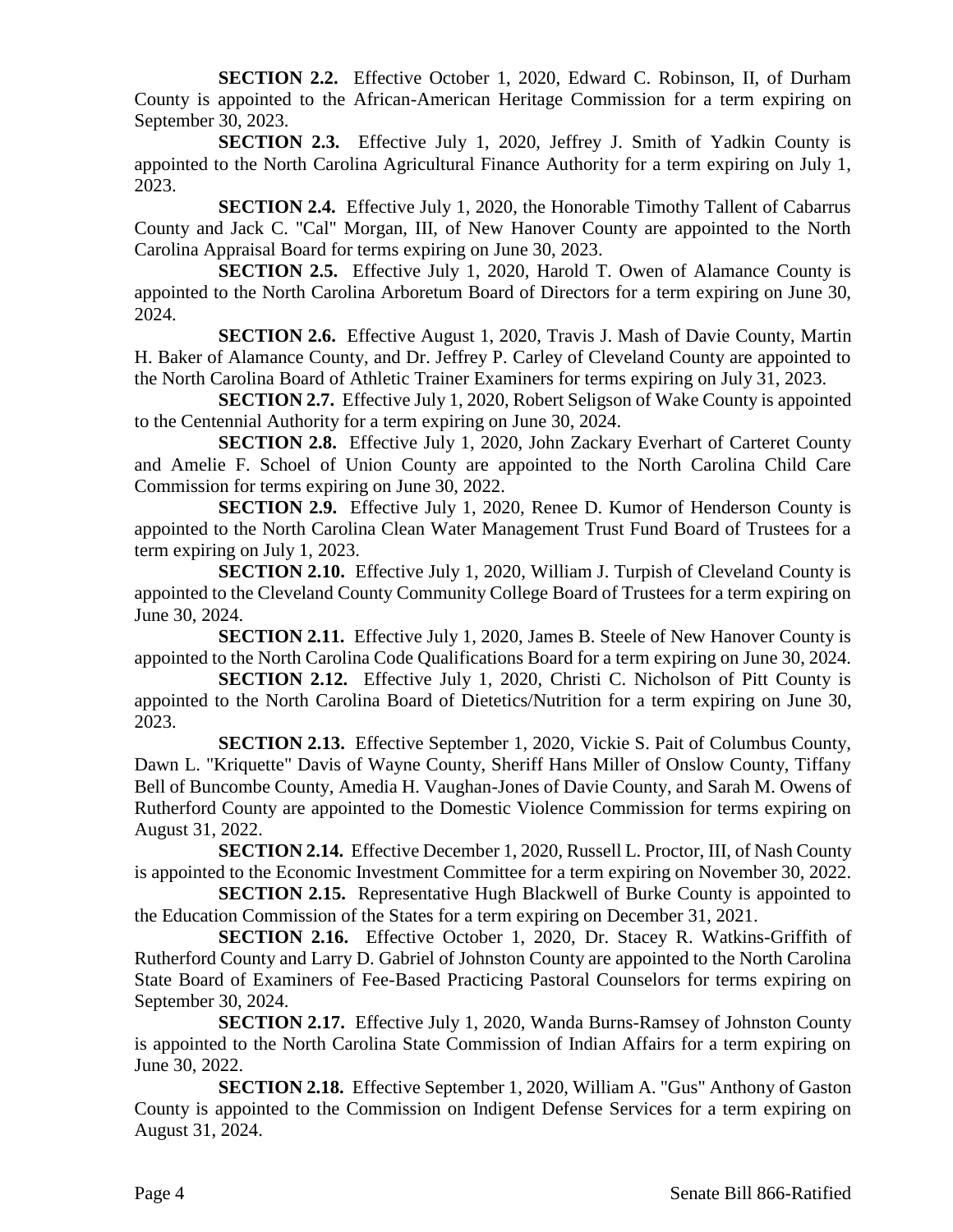**SECTION 2.19.** Effective July 1, 2020, Pamela R. White of Forsyth County, Cheryl White-Smith of Bladen County, and Beverly F. Woodel of Burke County are appointed to the North Carolina Interpreter and Transliterator Licensing Board for terms expiring on June 30, 2023.

**SECTION 2.20.** Effective October 1, 2020, Steven D. Hill of Wake County is appointed to the North Carolina Irrigation Contractors' Licensing Board for a term expiring on September 30, 2023.

**SECTION 2.21.** Effective January 1, 2021, Ronald L. Smith, Sr., of Wake County is appointed to the Judicial Standards Commission for a term expiring December 31, 2026.

**SECTION 2.22.** Effective January 1, 2021, Joe M. Cabaleiro of Wake County, Dr. David B. Leeser of Pitt County, Michael Tramber of Forsyth County, and Linda Darden of Forsyth County are appointed to the License to Give Trust Fund Commission for terms expiring December 31, 2022.

**SECTION 2.23.** Effective January 1, 2021, Patrick B. Armeen of Mecklenburg County is appointed to the North Carolina Locksmith Licensing Board for a term expiring on December 31, 2023.

**SECTION 2.24.** Effective July 1, 2020, the Honorable William Brawley of Mecklenburg County is appointed to the North Carolina Medical Board for a term expiring on June 30, 2023.

**SECTION 2.25.** Effective July 1, 2020, Charles Thomas Gunn, Jr., of Cleveland County is appointed to the Commission for Mental Health, Developmental Disabilities and Substance Abuse Services for a term expiring on June 30, 2023.

**SECTION 2.26.** Effective January 1, 2021, Charles D. Greene of Forsyth County, Earl W. Struble of Wake County, and Gregory Coltrain of Beaufort County are appointed to the 911 Board for terms expiring on December 31, 2024.

**SECTION 2.27.** Effective July 1, 2020, David R. Swinney of Pasquotank County is appointed to the North Carolina On-site Wastewater Contractors and Inspectors Certification Board for a term expiring on July 1, 2023.

**SECTION 2.28.** Effective October 1, 2020, John "Austin" Barnhill of Wake County is appointed to the Outdoor Heritage Advisory Council for a term expiring on September 30, 2024.

**SECTION 2.29.** Effective January 1, 2021, Dr. Paul Popish of Orange County, Madison S. Downing of Pitt County, and Reverend Stanley A. Lewis of Halifax County are appointed to the North Carolina Partnership for Children, Inc., for terms expiring on December 31, 2023.

**SECTION 2.30.** Effective July 1, 2020, Patrick Molamphy of Moore County is appointed to the North Carolina State Ports Authority for a term expiring on June 30, 2022.

**SECTION 2.31.** Effective September 1, 2020, Dr. Charles Westley Wood of Wilkes County, Dr. Van O. Dempsey, III, of New Hanover County, Dr. Connie O. Locklear of Robeson County, and Samuel H. Houston, Jr., of Wake County are appointed to the North Carolina Professional Educator Preparation and Standards Commission for terms expiring on August 31, 2022.

**SECTION 2.32.** Effective January 1, 2021, James A. Galati of Wake County is appointed to the State Board of Proprietary Schools for a term expiring on December 31, 2026.

**SECTION 2.33.** Effective July 1, 2020, Thomas R. Lawing, Jr., of Mecklenburg County is appointed to the North Carolina Real Estate Commission for a term expiring on June 30, 2023.

**SECTION 2.34.** Effective July 1, 2020, Rhonda W. Walton is appointed to the North Carolina Recreational Therapy Licensure Board for a term expiring on June 30, 2023.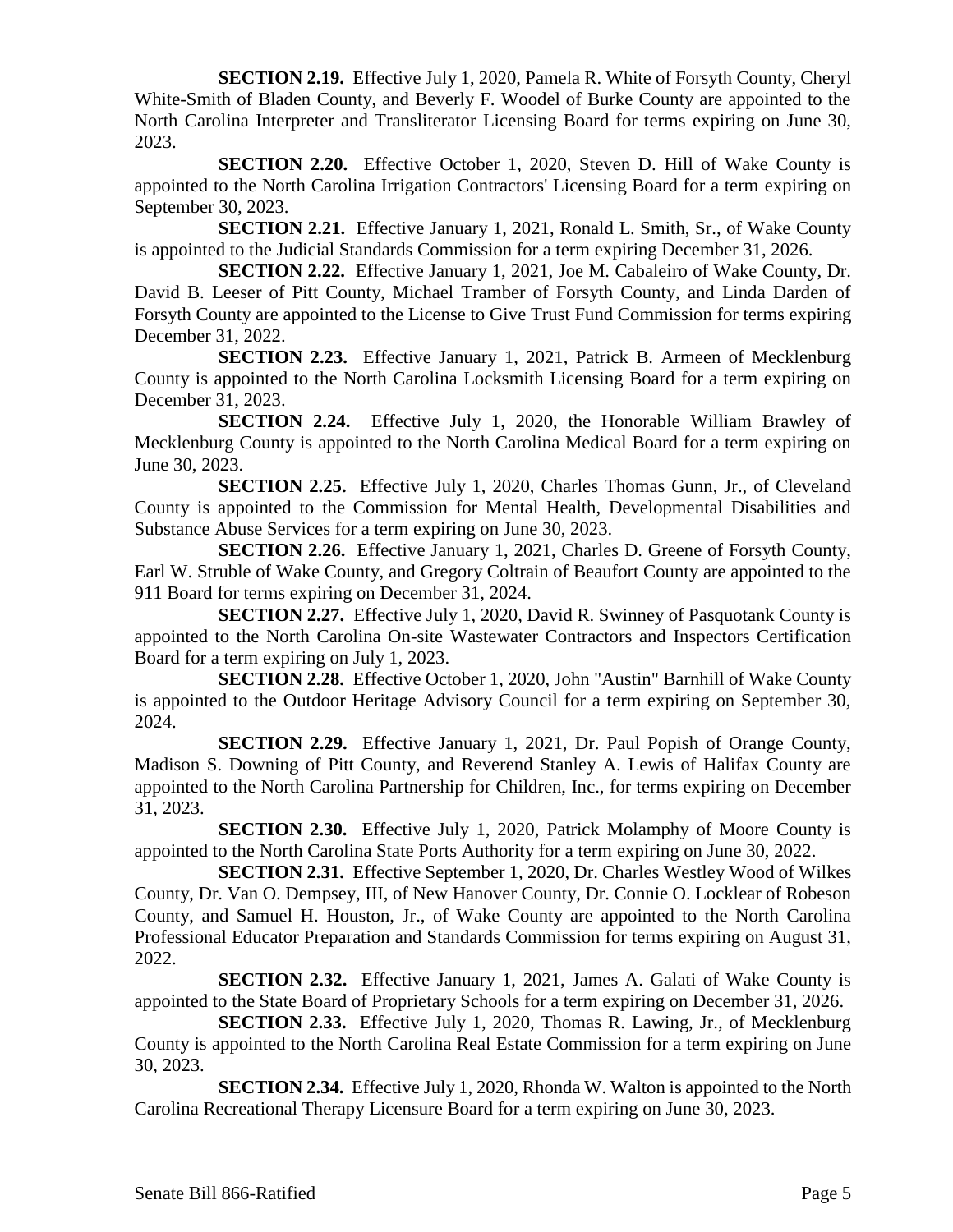**SECTION 2.35.** Effective July 1, 2020, Randy O. Overton of Wake County and Paul Powell of Guilford County are appointed to the Rules Review Commission for terms expiring on June 30, 2022.

**SECTION 2.36.** Effective July 1, 2020, Thomas S. Hester of Vance County and Lige Daughtridge of Nash County are appointed to the Rural Infrastructure Authority for terms expiring on June 30, 2023.

**SECTION 2.37.** Effective July 1, 2020, Harry M. Knight, II, of New Hanover County is appointed to the North Carolina Board for Licensing of Soil Scientists for a term expiring on June 30, 2023.

**SECTION 2.38.** Effective January 1, 2021, the Honorable Carl J. Stewart of Gaston County is appointed to the State Ethics Commission for a term expiring on December 31, 2024.

**SECTION 2.39.** Effective July 1, 2020, Glenn O. Buck, Jr., of Pitt County and Kathy S. Allen of Cleveland County are appointed to the North Carolina Substance Abuse Professional Practice Board for terms expiring on June 30, 2021.

**SECTION 2.40.** Effective July 1, 2020, Dr. Donald L. Martin, Jr., of Forsyth County is appointed to the Board of Trustees of the State Health Plan for Teachers and State Employees for a term expiring on June 30, 2022.

**SECTION 2.41.** Effective January 1, 2021, the Honorable Jonathan Jordan of Ashe County is appointed to the State Judicial Council for a term expiring on December 31, 2024.

**SECTION 2.42.** Effective July 1, 2020, the Honorable Calvin H. Stiles of Cherokee County is appointed to the North Carolina State Water Infrastructure Authority for a term expiring on June 30, 2022.

**SECTION 2.43.** Effective July 1, 2020, Representative John Torbett of Gaston County and Representative Edward Goodwin of Chowan County are appointed to the Virginia-North Carolina High-Speed Rail Compact Commission for terms expiring on June 30, 2024.

## **PART III. MAJORITY AND MINORITY LEADERS' RECOMMENDATIONS**

**SECTION 3.1.** Effective January 1, 2021, Monika Johnson Hostler of Wake County is appointed to the Board of Directors of the North Carolina Partnership for Children, Inc., upon the recommendation of the Minority Leader of the Senate, for a term expiring on December 31, 2023.

**SECTION 3.2.** Effective January 1, 2021, Dr. Rebecca Ayers of Wake County is appointed to the Board of Directors of the North Carolina Partnership for Children, Inc., upon the recommendation of the Majority Leader of the House of Representatives for a term expiring on December 31, 2023.

**SECTION 3.3.** Effective January 1, 2021, Laurie Stradley of Buncombe County is appointed to the Board of Directors of the North Carolina Partnership for Children, Inc., upon the recommendation of the Minority Leader of the House of Representatives for a term expiring on December 31, 2023.

## **PART IV. EFFECTIVE DATE**

**SECTION 4.1.** Unless otherwise provided, appointments shall begin upon the effective date of this act.